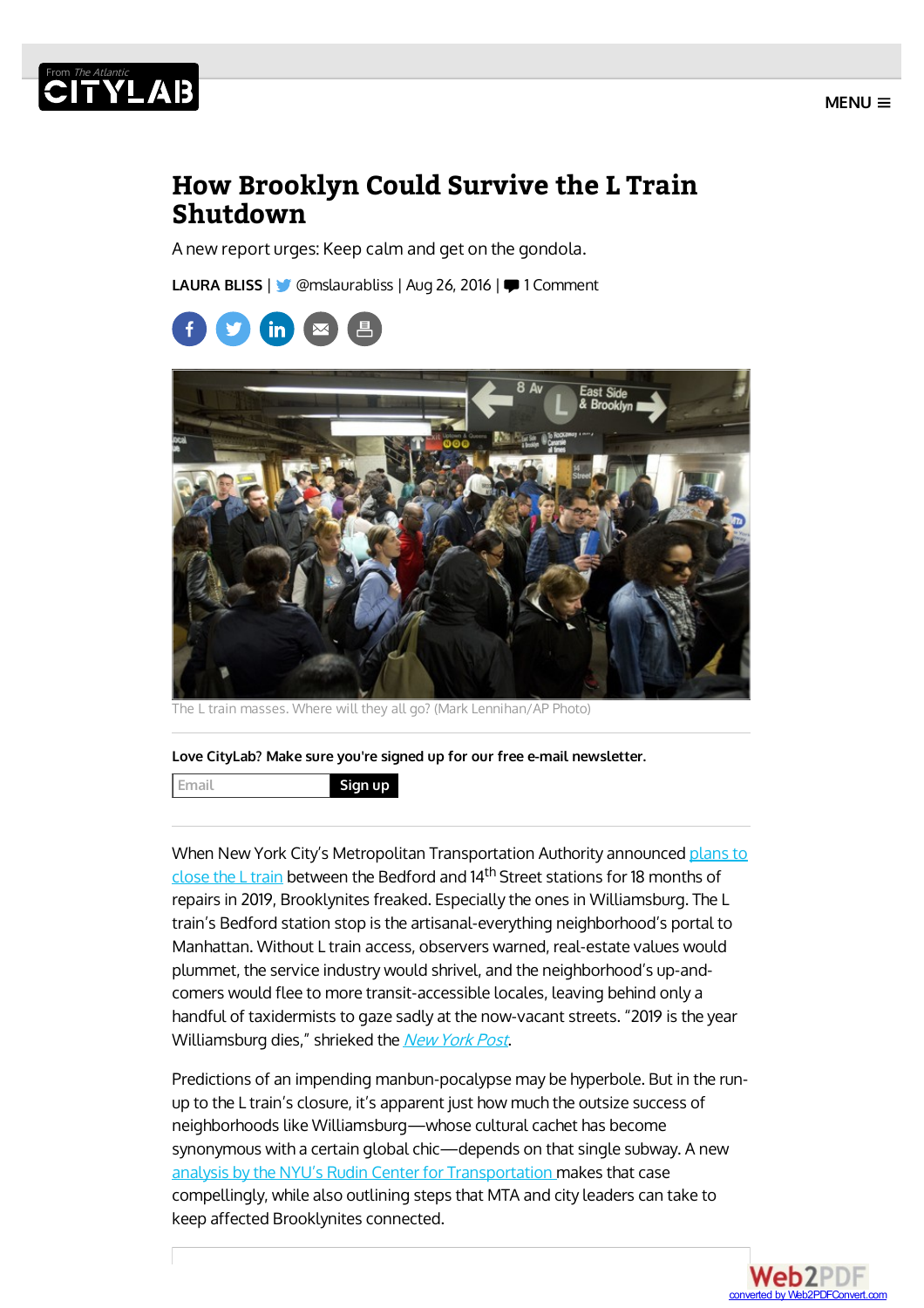Bushwick booms. (NYU Rudin Center for Transportation)

### **The triumph of the gentrifiers**

In recent years, ridership on the L has surpassed its 1940s peak, topping 133 million annual riders in 2014. "Stations along the L in Brooklyn have experienced far greater growth in usage than those in Manhattan, growing nearly 20 percent in the last five years," the report's authors write. Construction along the L has been furious and constant over the past 15 years, largely driven by access to the train and its convenient connection to Manhattan. Artists, students, and newly minted professionals have been drawn into Williamsburg, Bushwick, and other lineadjacent neighborhoods, building the brands of these communities as hotspots for the upwardly mobile. In North Williamsburg and Greenpoint, more than half of the population holds college degrees.

#### **How will all the bartenders get to work?**

More than 55,000 Brooklyn residents rely on the L train to get to jobs in Manhattan and the Bronx. Because of the L connection, North Brooklynites enjoy commutes far shorter than most in the region. Roughly 10,000 more New Yorkers —many of them in Brooklyn's vast service industry—are doing the reverse commute. When the subway goes down, both sides are going to feel it. So will the nearly 900 restaurants and nigh-countless bars and clubs surrounding L train stations in Brooklyn. Nowhere are restaurants more concentrated in Brooklyn than immediately around the Bedford Avenue stop. Williamsburg and Bushwick have more liquor licenses per square mile than any New York City neighborhood outside of Manhattan.

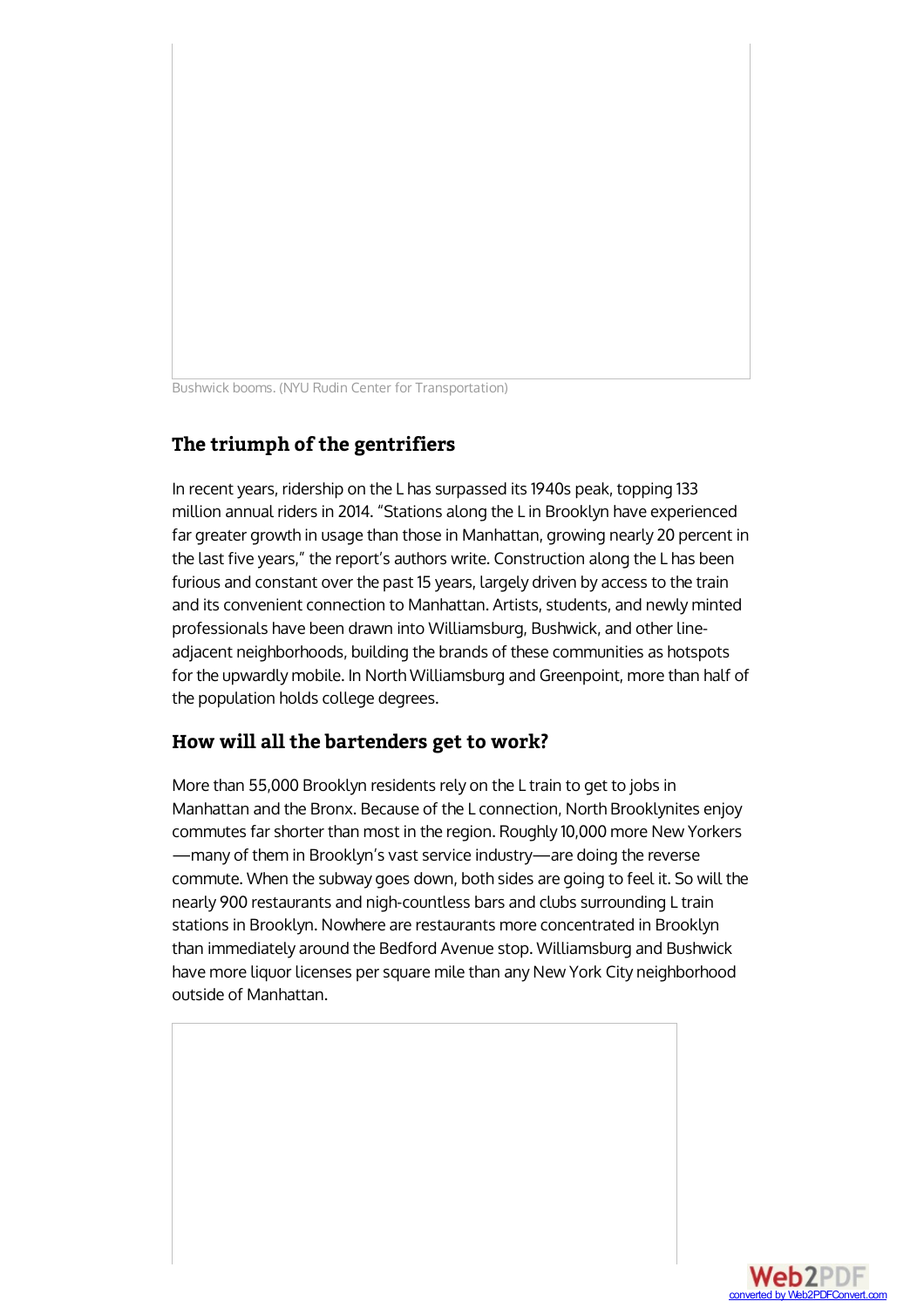Commuters who live along L train stations in north Williamsburg enjoy shorter commutes than the average New Yorker. (NYC Rudin Center for Transportation)

#### **Perhaps this gondola will help**

What all of this means, which you may have already known: A lot people with outsize political, economic, and cultural influence are about to have their lives disrupted. So will many of the businesses, business owners and service workers that cater to that gentry. MTA and city leaders had better get a game plan in place, according to the report's authors. They suggest some obvious steps, such as bolstering subway service on other lines, ramping up the frequency of ferry connections, and adding high-speed bus service over the Williamsburg Bridge during peak hours. Increasing car-share options and creating partnerships with the likes of Uber and Lyft should also be on the table.

And, as the authors point out, the L train closure might also be an opportunity to pursue some outside-the-box transit improvements, like a scooter share system modeled after San [Francisco's](https://www.fastcoexist.com/1679472/the-zipcar-of-electric-scooters-is-coming-to-san-francisco) and even a high-speed gondola. There's actually a pretty detailed plan for that idea, as CityLab [reported](http://www.citylab.com/commute/2014/09/next-up-for-brooklyn-an-urban-gondola/380245/) back in 2014: It's called the East River [Skyway](http://www.citylab.com/commute/2014/09/next-up-for-brooklyn-an-urban-gondola/380245/), and its prospective developers claim it could transport 5,000 riders in both directions between Williamsburg to the Lower East Side, every hour. That would be a helpful boost; the L's total daily ridership is 300,000, according to AMNY. These sorts of options might be especially appealing for a neighborhood known both for their youthful tech-savviness and their embrace of whimsical, anachronistic machinery.